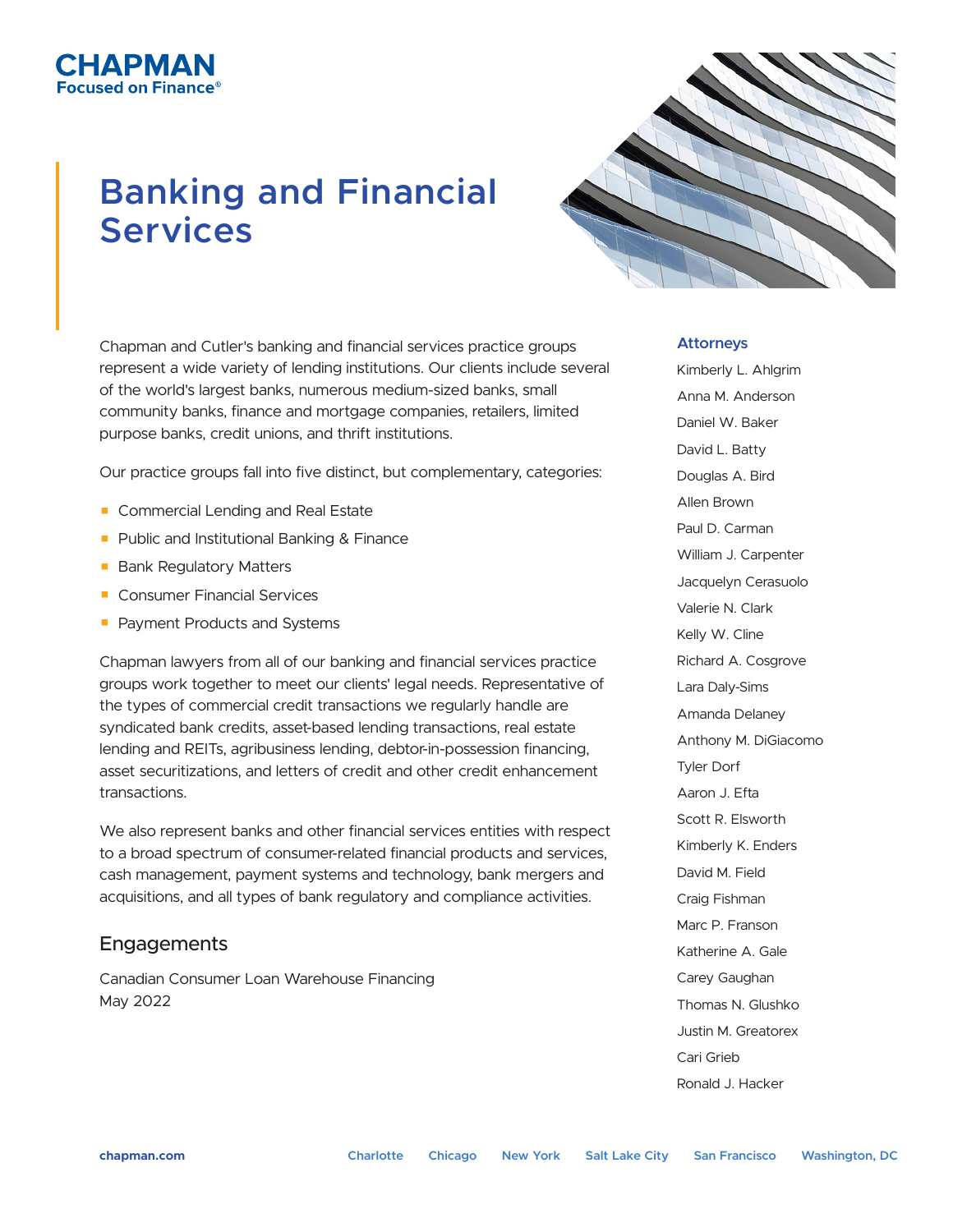

Acquisition Financing of Cleanroom Companies January 2022

Chapman Served as US Counsel to an Israel-Based Trustee in Connection with the \$506 Million Sale of New York Residential Apartment Buildings December 2021

Acquisition and Financing of Delaware Park Casino and Racetrack

First International Green CoCo Bond Issuance by Israeli Bank October 2021

Israel's First Internationally-Issued CoCo Notes September 2021

Acquisition of Measurement and Control Business of Emerson Electric September 2021

Chapter 11 Section 363 Sale August 2021

Acquisition of High-Precision Metal Components Supplier November 2020

Acquisition of Commercial Vehicle Suspension Component Supplier November 2020

Acquisition of Health Care Leases and Loans December 2018

Debt Facility for Biopharmaceutical Company April 2018

Term Loan for a Molecular Diagnostics Company April 2018

# Banking and Financial Services Record Updates

# **April 7, 2020 (Updated June 28, 2022)**

Congress Acts to Preserve the Increased Debt Eligibility Threshold of the Small Business Reorganization Act of 2019

Caitlin T. Harrington Christopher Hirst John C. Hitt, Jr. Thomas F. Howard Juliet H. Huang Matthew P. Huebsch R. William Hunter Olu "Ish" Ishmael Ildiko Jona Jenny Lee Kawamura Michelle S. Kesner Sarah C. Kessler Joshua J. Kinard Jonathan Kirschmeier Gregory A. Klamrzynski Carson Klarck Kassandra Knoff Aaron M. Krieger Nicole C. Krol Gabriel Lara M. Joel Laub René J. LeBlanc-Allman Scott A. Lewis Lorelle L. Lindo Robert E. Lockner Joseph P. Lombardo James F. Lucarello Carson Ludwig Sean T. Maloney Eric R. Manor John J. Martin David "Ari" Marzban Amanda Mehr Kellie F. Merkel Timothy P. Mohan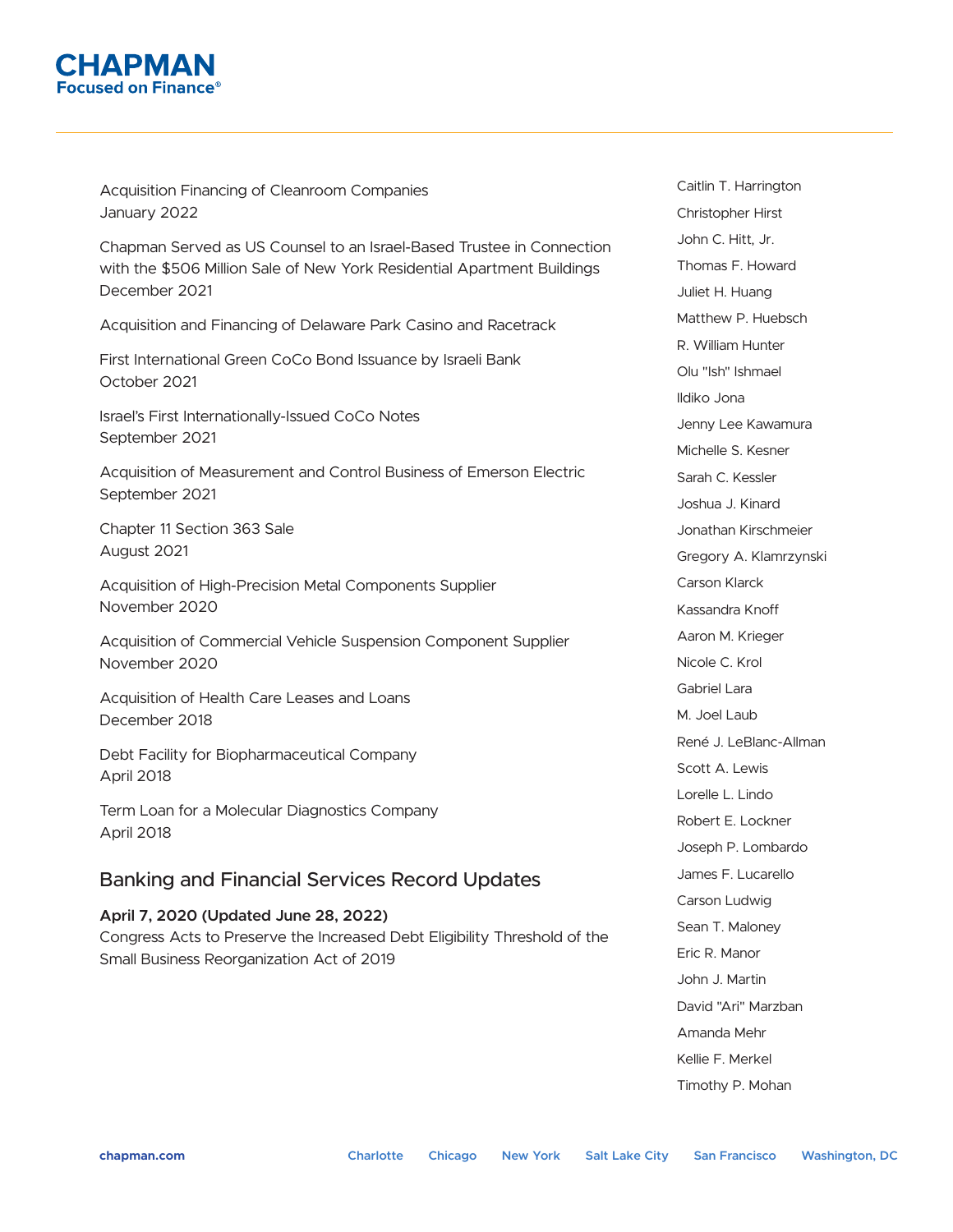

**May 2022** The Regulation of Marketplace Lending: A Summary of the Principal Issues

**April 7, 2022** LSTA Issues New ESG Guidance

**September 13, 2021** Screening for ESG Criteria in Lending and Investment Transactions

**April 26, 2021** Bank Was True Lender on Loan to Student Loan Trust

**April 22, 2021** U.S. Commits to Cutting Carbon Emissions in Half by 2030

**April 20, 2021** Loan Associations Publish Social Loan Principles

**April 14, 2021** Two Court Actions with Implications for Marketplace Lenders

**March 25, 2021** SEC Poised to Take Action on ESG and Climate Change Issues

**March 2, 2021** ESG Investing to Continue Growth in 2021 under Biden Administration

**January 13, 2021** Consolidated Appropriations Act, 2021 Offers Temporary Relief to Certain Landlords and Suppliers from Preferential Transfer Liability

**October 13, 2020** CMS Announces Eased Repayment Terms for Medicare Accelerated and Advance Payment Program Loans

**September 28, 2020** Madden-Based Cases in New York Against Securitization Trusts Dismissed

**September 2020** Strictly Speaking: What Lenders Need to Know about Strict Foreclosure and Restructurings

Tobias P. Moon Orion Mountainspring Michael W. Myones Caitlin J. Nelson Evangeline Nketia Mark R. O'Meara Kevin M. O'Neill Nathan H.B. Odem Kristine M. Osentoski Kristin L. Parker Christopher A. Pellegrini William C. Petraglia Christopher J. Preston Kathryn A. Puls Catherine Rossouw Lauren D. Rushing Meghann Salamasick Margaret M. Seurynck Joshua M. Smith Robert D. Stephan Matthew C. Stone Preston T. Swapp Simone Tatsch Jennifer L. Tedjeske Marilynn Tham Carol Thompson Karen R. Thompson Nicholas A. Whitney Eric J. Wood Imran Yassin

# **Staff**

Michelle A. Covert Grace J. Kim Michelle L. Krofel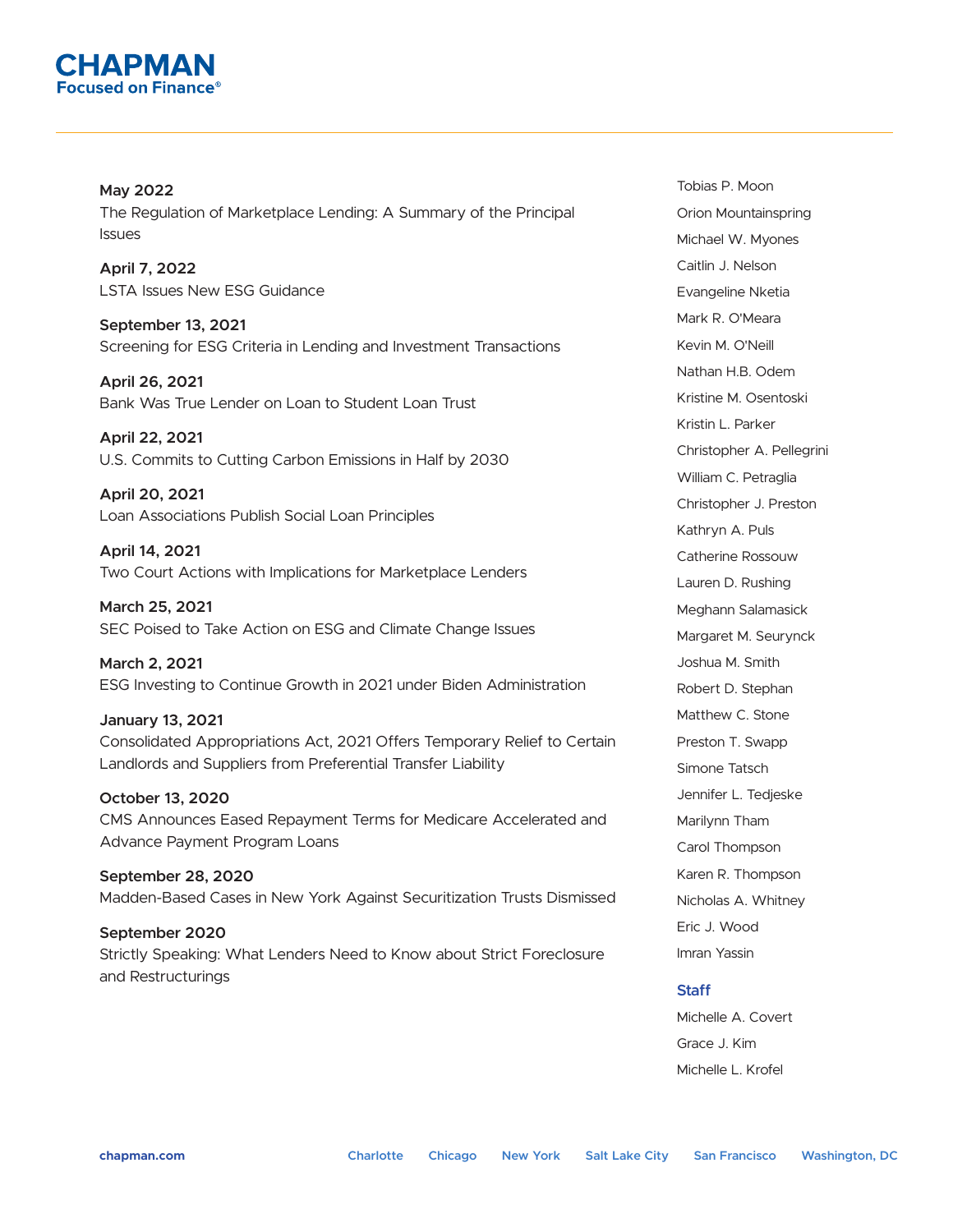

**September 2020** OCC and FDIC Issue Final Rules on "Valid When Made"

**August 18, 2020** Colorado True Lender Litigation Settled

**July 31, 2020** Strictly Speaking, Part III: How Can a Lender Incentivize Management in a Strict Foreclosure?

**July 2020** Online Lending Policy Institute: Views from the FDIC (Video)

**July 2020** Brief Summary of Selected Tax Provisions in the CARES Act

**July 24, 2020** Recent Regulatory Actions Focus on Technology and Innovation

**July 23, 2020** Strictly Speaking, Part II: How Can a Lender Effect a Strict Foreclosure?

**July 16, 2020** Strictly Speaking: Strict Foreclosure Can Provide an Efficient Smooth Exit for Lenders in the Right Circumstances

**July 7, 2020** For Lenders – Navigating Main Street Loan Considerations

**June 2020** Online Lending Policy Institute: Views from the OCC (Video)

**June 12, 2020** Federal Reserve Bank of New York Issues Updated Notice of Interest for Municipal Liquidity Facility

**June 10, 2020** Paycheck Protection Program Flexibility Act of 2020: Changes to the PPP Ahead of Its June 30 Termination Date

**June 5, 2020** Federal Reserve Expands Eligibility for Its Municipal Liquidity Facility Gregory Pealer Soren W. Schwartz Nancy Zarazua

# **Areas Of Concentration**

Bank Regulatory Matters Commercial Lending and Real Estate Consumer Financial Services Payment Products and **Systems** Public and Institutional Banking & Finance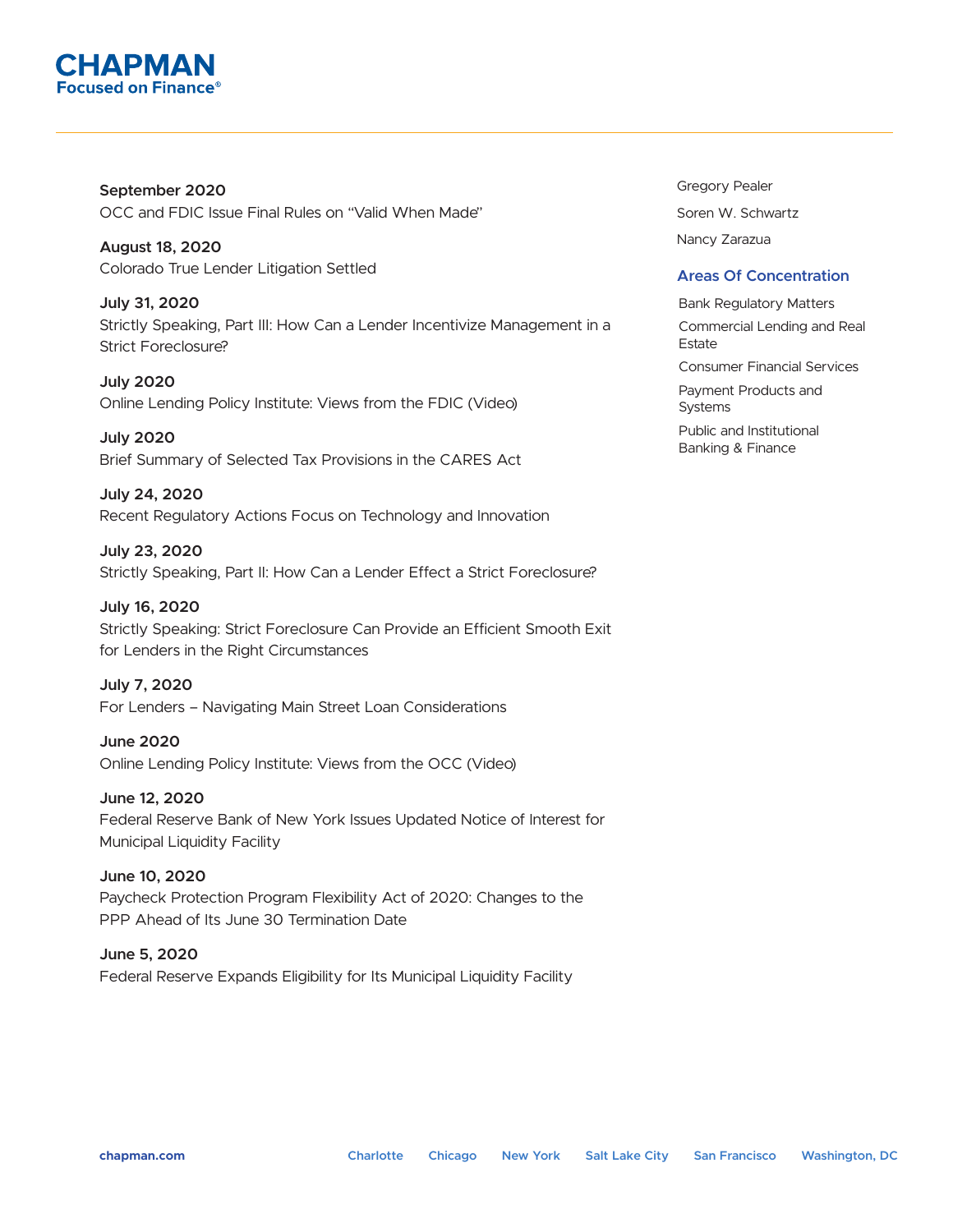

**June 1, 2020** OCC Issues Final Rule on "Valid When Made"

# **May 28, 2020**

Small Business Administration: Loan Forgiveness under the Paycheck Protection Program

# **May 7, 2020 (Updating an April 14, 2020 Client Alert)**

Updates to the Main Street Loan Facilities Offered by the Federal Reserve

# **May 6, 2020**

Federal Banking Regulators Modify the Liquidity Coverage Ratio for Banks Participating in the Money Market Mutual Fund Liquidity Facility and the Paycheck Protection Program Liquidity Facility

# **April 29, 2020**

Federal Reserve Announces Changes to Its Municipal Lending Facility

# **April 24, 2020**

\$484 Billion Stimulus Bill Replenishes Paycheck Protection Program and Provides Additional Funding for Health Care Providers and Coronavirus Testing

# **April 22, 2020 (Updating an April 13, 2020 Client Alert)**

Questions and Answers about the Municipal Liquidity Facility Established by the Federal Reserve under the CARES Act

# **April 2020**

Bankruptcy and Aircraft Finance

# **April 14, 2020**

Questions and Answers about the Main Street Bank Lending and Primary Market Corporate Credit Syndicated Bank Lending Facilities Established by the Federal Reserve under the CARES Act

# **April 9, 2020**

Federal Reserve Announces Six New Funding Facilities Based on CARES Act Authorizations

# **April 9, 2020**

Business Tax Provisions in the CARES Act

# **April 6, 2020**

Federal Reserve Bank of New York Announces April 14, 2020, Start Date for Purchases of Commercial Paper under Commercial Paper Funding Facility and Post FAQs for Program

# **April 3, 2020**

Federal Reserve Posts FAQ and Borrowing Documents for Money Market Liquidity Facility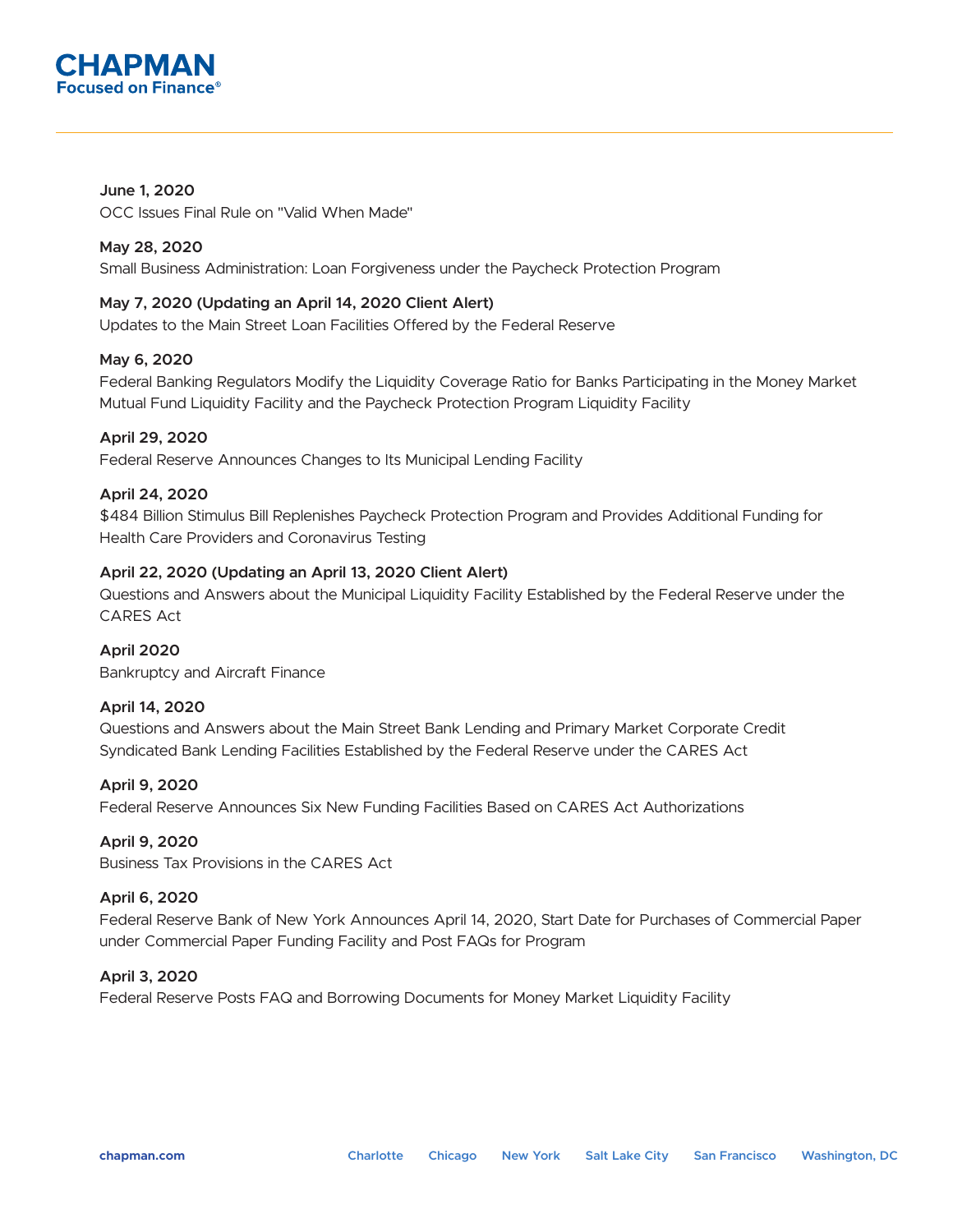

**April 2, 2020** Federal Reserve Temporarily Removes Treasuries and Reserves from Supplementary Leverage Ratio

**April 1, 2020** The Impact of COVID-19 on Pending and Newly Scheduled Court Hearings

**April 1, 2020** The CARES Act—Notable Provisions for Institutions of Higher Education

**April 1, 2020 (Updating a March 31, 2020 Client Alert)** Small Business Administration: The Paycheck Protection Program under the CARES Act

**March 31, 2020** Small Business Administration: The Paycheck Protection Program under the CARES Act

**March 30, 2020** The CARES Act – Notable Provisions for Health Care Businesses

**March 30, 2020** New Financial Support Programs for Businesses, States, and Municipalities in CARES Act

**March 27, 2020** Lender Considerations with Respect to Existing Middle Market Credit Facilities in Light of the COVID-19 Pandemic

**March 27, 2020** CARES Act Provisions Affecting Consumer Lenders

**March 24, 2020** Federal Reserve Amends Money Market Fund Liquidity Facility to Include Additional Collateral

**March 24, 2020** Federal Reserve Amends Pricing, Adds Municipal Issuers, and Makes Other Changes for Recently Established Commercial Paper Funding Facility

**March 23, 2020** Federal Reserve Announces Extensive New Measures to Support the Economy

**March 20, 2020** Federal Reserve Announces Money Market Fund Liquidity Facility

**March 19, 2020** Federal Reserve Establishes Special Commercial Paper Backstop and Primary Dealer Funding Facilities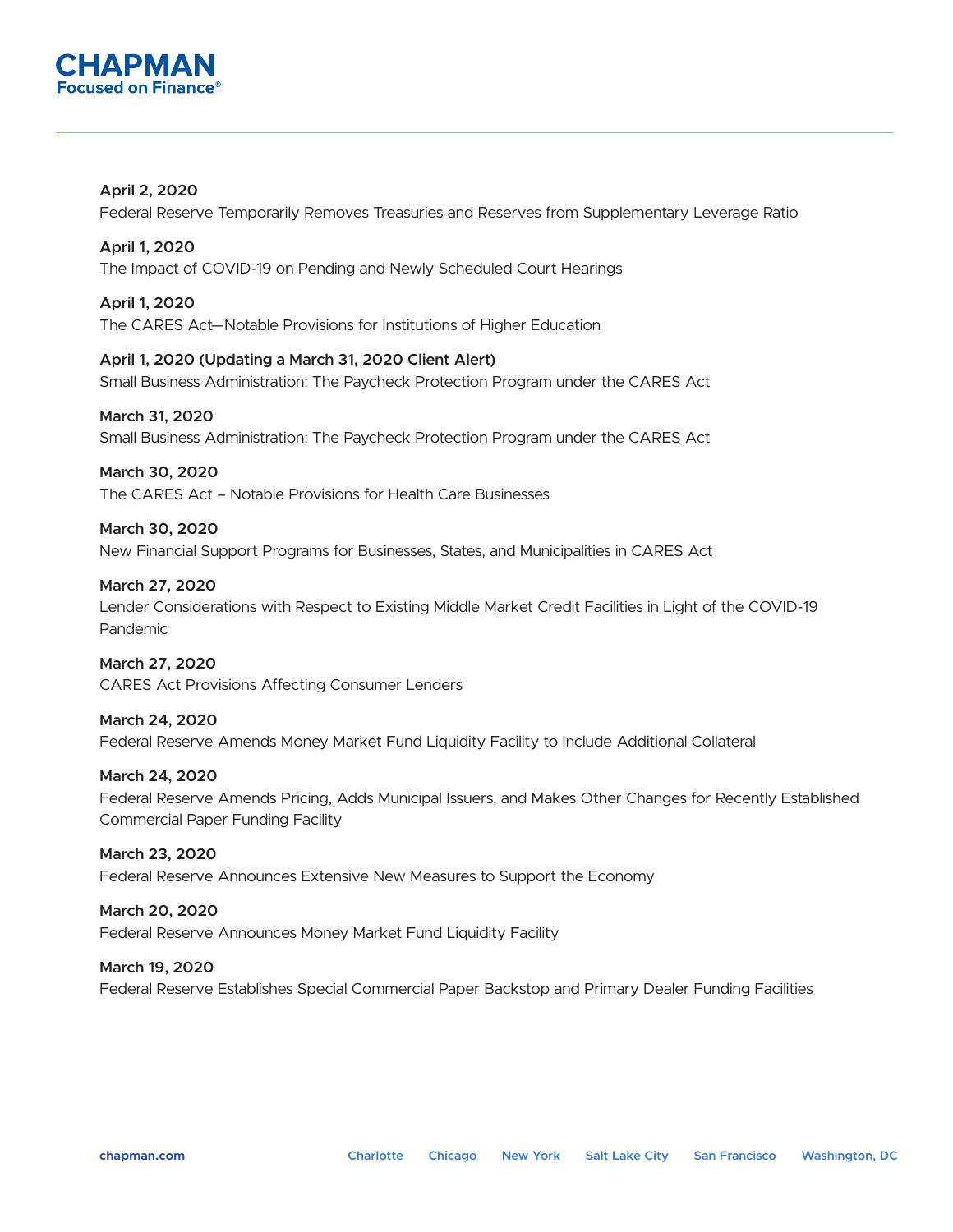

# **January 2020** SEC Proposes New Rules to Update Statistical Disclosures for Banking Registrants

# **January 6, 2020**

New California Consumer Privacy Rules Now in Effect. What Should Financial Institutions Be Doing?

# **December 2, 2019**

Although Not a Game Changer, Sun Capital Court Reverses Lower Court Regarding Private Equity Investment Fund's Responsibility for Portfolio Company's Pension Liability

# **September 26, 2019**

Beyond the Four Corners: Seventh Circuit Holds That a UCC Financing Statement May Incorporate a Collateral Description by Reference to Sufficiently "Indicate" the Collateral for Purposes of Perfection

# **July/August 2019**

Second Time's a Charm: First Circuit Finds That Financing Statement Amendments Saved Defective Collateral Description

# **July/August 2019**

Appeal of a Municipal Plan of Adjustment Held to Be Equitably Moot by the Ninth Circuit

# **Spring 2019**

Opportunistic Investors' Drive to Accelerate Termination of a CDO Hits a Dead End

# **March 2019**

Federal Banking Regulators Propose New Bank Holding Company Category System to Apply to Capital and Liquidity Requirements and to Enhanced Prudential Standards

# **February 2019**

Delaware District Court Supports Secured Creditor Gift Plans

# **December 11, 2018**

Colorado Ups the Ante—Sues SPV and Securitization Trusts

#### **November 30, 2018**

New Proposed Regulations Take the Bite out of Section 956 Deemed Dividends for Corporate Shareholders

#### **November/December 2018**

Seventh Circuit Holds That the Illinois Department of Revenue Must Present Evidence to Support the Value of Its Claim for Adequate Protection in a Section 363 Sale

# **November/December 2018**

A Lease by Any Other Name Would Not Smell as Sweet: Fifth Circuit Denies "True Lease" Status to a "Sale" of Software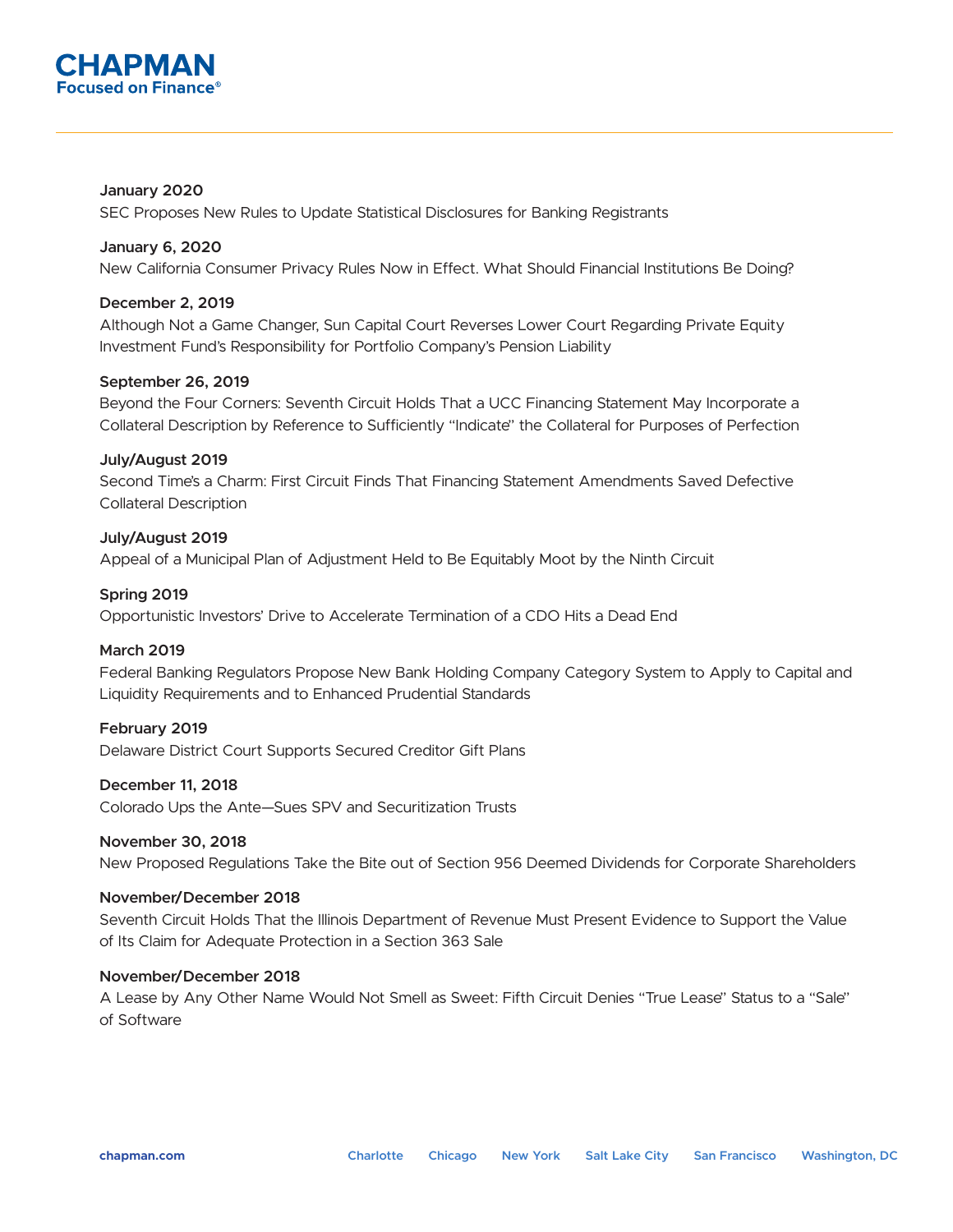

# **November 1, 2018** Borrower Disclosures Now Required for Commercial Loans Made in California

# **October 2018**

Bankruptcy Desk Reference for Equipment Lenders and Lessors

# **September 11, 2018**

Federal Banking Regulators Issue Interim Final Rule on Treatment of Certain Municipal Obligations as HQLA

# **June 20, 2018**

Foreclosure Condo Purchasers Beware: Suit Not Required Before Past-Due Condo Association Assessments Must Be Paid

# **June 20, 2018**

Designated Survivor: Ninth Circuit Rejects Designation of Secured Creditor's Unsecured Claim under Section 1126(e) of the Bankruptcy Code

# **May 24, 2018**

Discovery Rule Does Not Apply to FDCPA Statute of Limitations

# **May 2018**

All Is Not Lost: Courts Allow Debtors to Redeem Sold Real Estate Taxes in Bankruptcy to Avoid Losing Their Property

# **May 14, 2018**

New Jersey District Court Holds That a Real Estate Tax Foreclosure Sale Can Be Set Aside as a Preference under Section 547 of the Bankruptcy Code

# **March 2018**

Defaulted Securities: The Guide for Trustees and Bondholders

# **April/May 2018**

All Is Not Lost: Courts Allow Debtors to Redeem Sold Real Estate Taxes in Bankruptcy to Avoid Losing Their Property

# **February 13, 2018**

Deemed Dividends After the Tax Cuts and Jobs Act

# **February 2018**

LIBOR Successor Rate Provisions in the Syndicated Loan Market

# **February 2018**

Senior Lender Considerations in Respect of Representation and Warranty Insurance in Middle Market Private Equity Transactions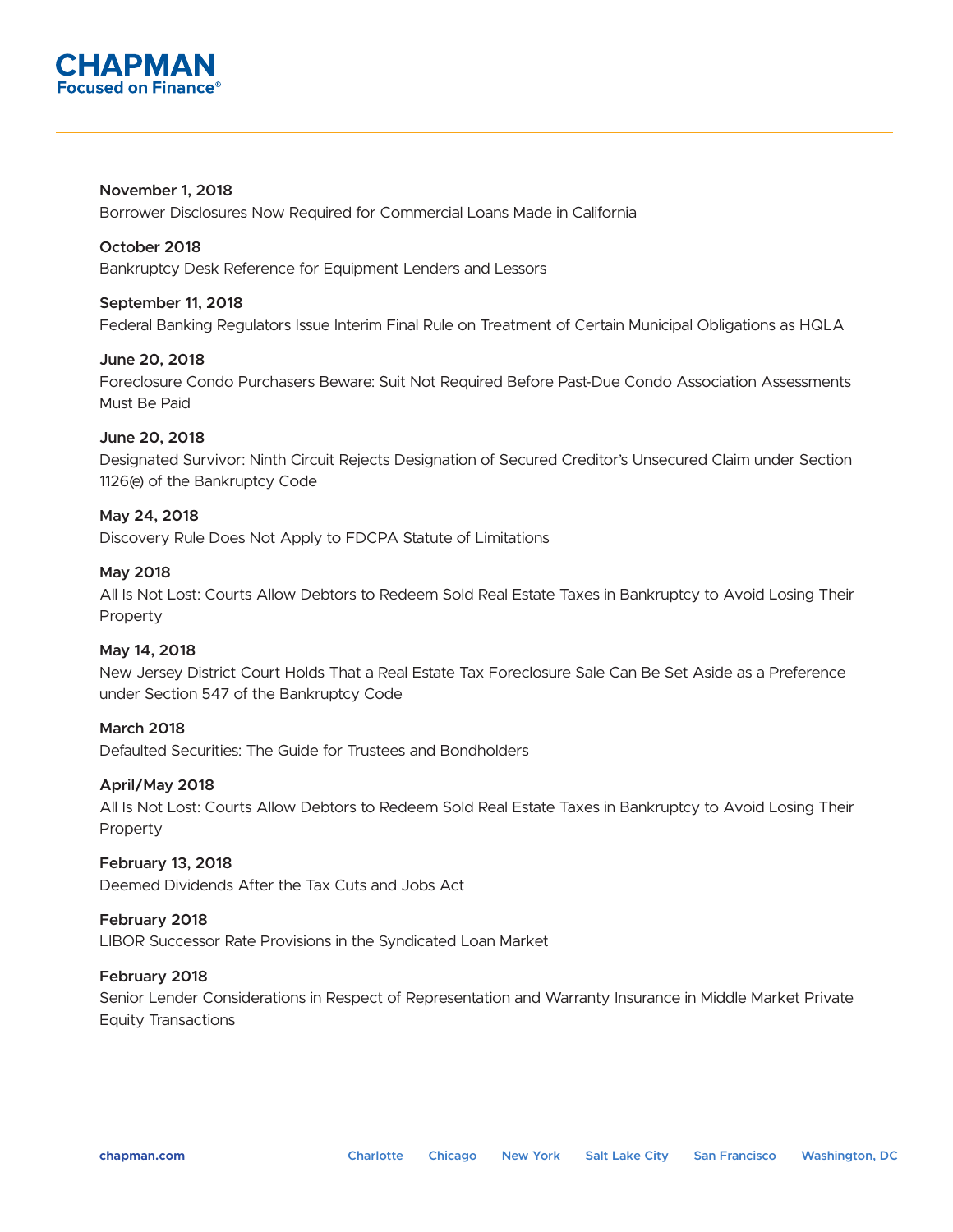

# **November 27, 2017**

Life is Not a Bowl of Cherries for PACA Claimant Objecting to Cash Collateral Use: In re Cherry Growers, Inc.

**November 15, 2017** Tax Reform Proposals of Interest to Financial Institutions

# **November 14, 2017**

When Is a Deadline Really a Deadline? U.S. Supreme Court Clarifies the Distinction Between a Jurisdictional Appeal Filing Deadline and a Mandatory Claim Processing Rule

# **October 30, 2017**

Second Circuit Reverses MPM Silicones' "Prime Plus" Formula for Cramdown Interest Rates, Delivering Secured Creditors a Welcome Victory and Resetting Market Expectations

# **October 19, 2017 (Originally Published October 4, 2017)**

Make-Whole Update: Texas Bankruptcy Court Awards Unsecured Bondholders' 'Enormous' Make-Whole Claim, with Interest, Over Solvent Debtors' Objection

# **October 19, 2017**

On Second Thought: Delaware Bankruptcy Court Denies \$275 Million Breakup Fee Despite Earlier Approval

# **October 5, 2017**

The Proposed Limitations on Deduction of Interest Could Change Funding Choices

# **October 2017 (Originally Published July 25, 2017)**

Pro Rata Sharing Provisions in Credit Agreements: What Lenders and Loan Investors Need to Know

# **September 2017 (Originally Published May 10, 2017)**

In Case of First Impression, Illinois Appellate Court Holds That Senior Lender's Material Breach of Intercreditor Agreement Warrants Partial Subordination of Senior Debt

# **August 25, 2017**

In Delaware, the Gift Plan Is Not Dead Yet

**August 24, 2017** The Gift Plan: Dead or Alive?

# **August 17, 2017**

Revocation Rulings Continue to Cloud TCPA Compliance

# **July 2017**

Direct Purchases of State or Local Obligations by Commercial Banks and Other Financial Institutions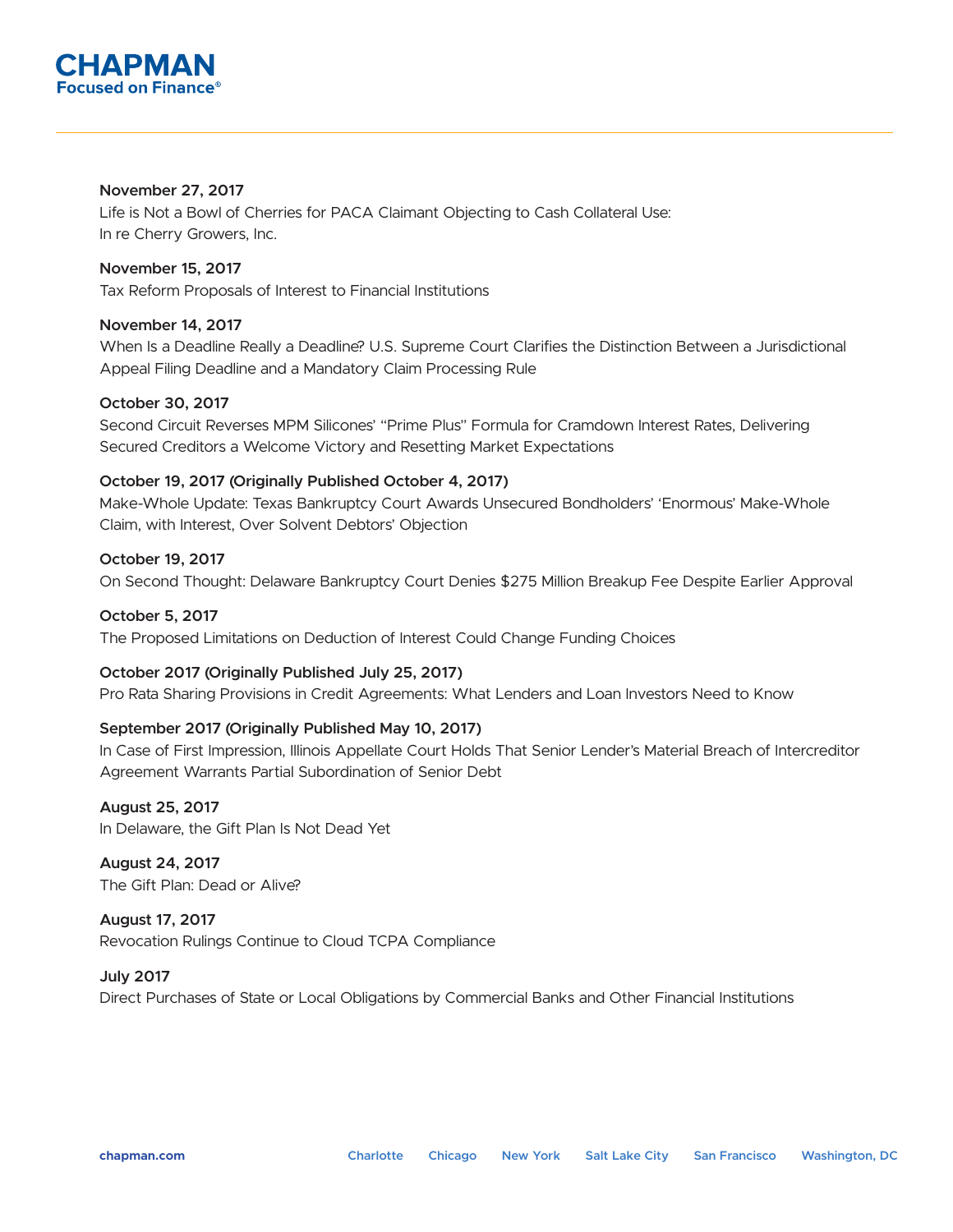

# **July 12, 2017**

The CFPB's Final Arbitration Rule: A Deadly Blow to the Class Action Waiver

# **July 2017**

Nick Whitney Discusses the Exodus of Credit Value and Other Leveraged Loan Trends on the New Xtract Research Podcast

# **June 19, 2017**

Treasury Report Recommends Certain Municipal Obligations as HQLA

# **June 14, 2017**

First Treasury Report on Financial Reform — Possible Securitization Impacts

# **June 13, 2017**

Supreme Court Unanimously Holds That Debt Purchasers Are Not Debt Collectors in Justice Gorsuch's Landmark First Opinion

# **May 23, 2017**

Sixth Circuit Holds That a Perfected Assignment of Rents Precludes a Debtor's Use of Rents as Cash Collateral

# **May 19, 2017**

Victory for Debt Collectors in First of Two Landmark Supreme Court Cases

# **May 2017**

Southern District of New York Issues Decision on Remand in Madden

# **May 2017 (Originally Published March 8, 2017)**

Managing HELOCs

# **May 5, 2017**

Not Everything You Bargained For? Ninth Circuit Holds That a Secured Creditor Holding a Non-Recourse Mortgage is Barred from Asserting a Deficiency Claim Following the Foreclosure of the Collateral

# **May 2, 2017**

Notable Updates in the Law of the Uniform Commercial Code

# **May 2, 2017**

Financial CHOICE Act 2.0 "Discussion Draft" Released by House Financial Services Committee

# **April 17, 2017**

TCPA Update 2017: The First Quarter in Review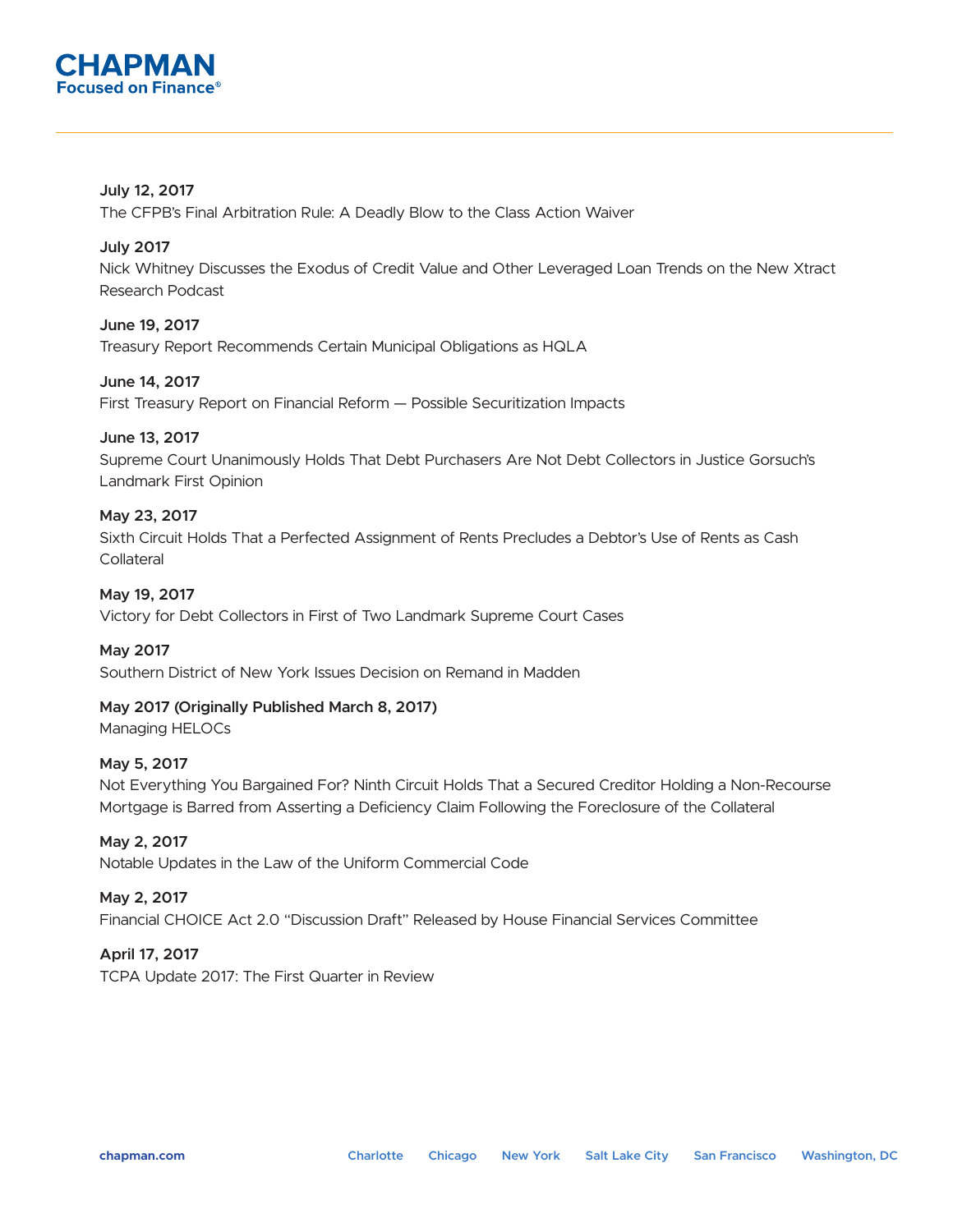

**April 13, 2017** Justice Deferred: What High Court Won't Review In Lakeridge

**March 27, 2017** SEC Issues Proposal to Amend Rule 15c2-12

**March 2017** Companies Are Using Covenants to Restructure Their Capital Structure and Prime Existing Debt — What Lenders and Debt Investors Need to Know

**March 2017** Chapman's Marc Franson Discusses "True Lender" Issues and the Madden Case (Video)

**March 9, 2017** Not Just Boilerplate — The Importance of Always Verifying a Forum Selection Clause in a Commercial **Contract** 

**February 28, 2017** Madden Remand Decision

**February 22, 2017** D.C. Circuit Court of Appeals Breathes New Life into the CFPB

**February 14, 2017** What You Need to Know about "Unrestricted Subsidiaries"

**February 10, 2017** Third-Party Exam Guidance Clarifies Increased Expectations for Vendor Management

**February 8, 2017** The Subordination of Equity-Related Claims in Bankruptcy

**February 7, 2017** Bank Regulatory Newsletter

**February 6, 2017** Ninth Circuit Questions Subordination of Equity-Related Claims in Bankruptcy

**February/March 2017** Financial CHOICE Act (H.R. 5983) as Guide to Possible Financial Regulatory Reform, Including "Dodd-Frank Repeal"

**January 25, 2017** Second Circuit Rolls Back Expansive Trust Indenture Act Interpretation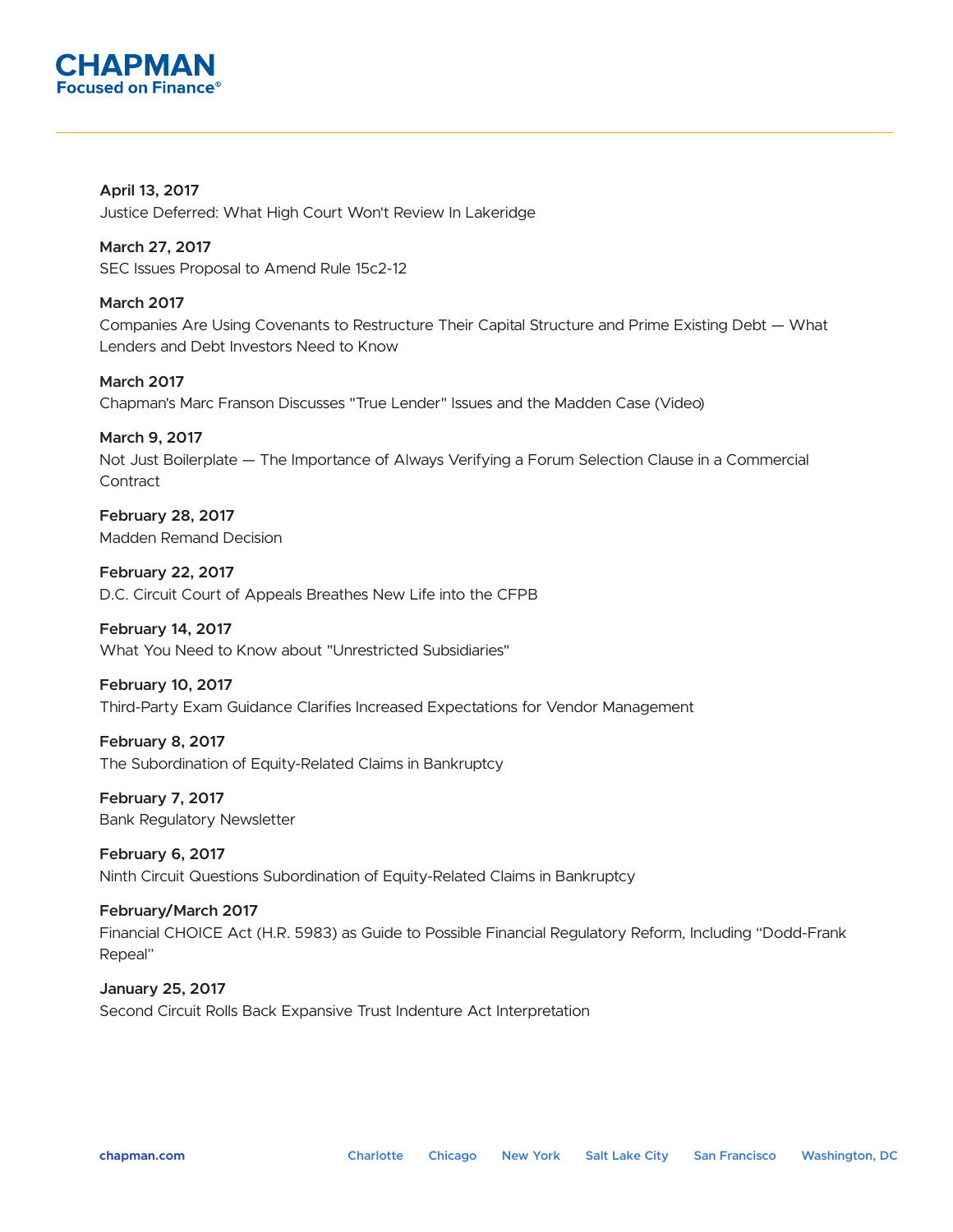

**January 24, 2017** New FCC Chairman May Change Tack on TCPA

**November/December 2016** Fintech: Friend or Foe of Banks?

**December 29, 2016** Distressed Investing: New York's Highest Court Holds — a Trade is a Trade

**December 6, 2016** OCC Will Grant Limited-Purpose Bank Charters to Fintech Companies

**November 29, 2016** Bank Regulatory Newsletter

**November 22, 2016** Is Momentive Losing Momentum?

**November/December 2016 (Originally Published August 31, 2016)** Credit Bidding: Has the "Fisker" Threat Subsided?

Municipalities in Distress? How States and Investors Deal with Local Government Financial Emergencies

**October 21, 2016** Equitable Mootness in the Municipal Bankruptcy Context

**October 20, 2016**

D.C. Circuit Hears Challenge to FCC's Interpretation of the Telephone Consumer Protection Act

**October 19, 2016** Adverse CFPB Ruling By D.C. Circuit

**October 12, 2016** Sixth Circuit Dismisses Appeal of Detroit's Plan of Adjustment as Equitably Moot

**September 27, 2016** Tax Sales and Fraudulent Transfers: Two Approaches

**September 2016** Midstream Oil & Gas Contracts Seeing Changes Following Bankruptcy Court Scrutiny

**September 19, 2016** In Departure from Seventh Circuit, Ninth Circuit Holds Tax Sales Are Not Fraudulent Transfers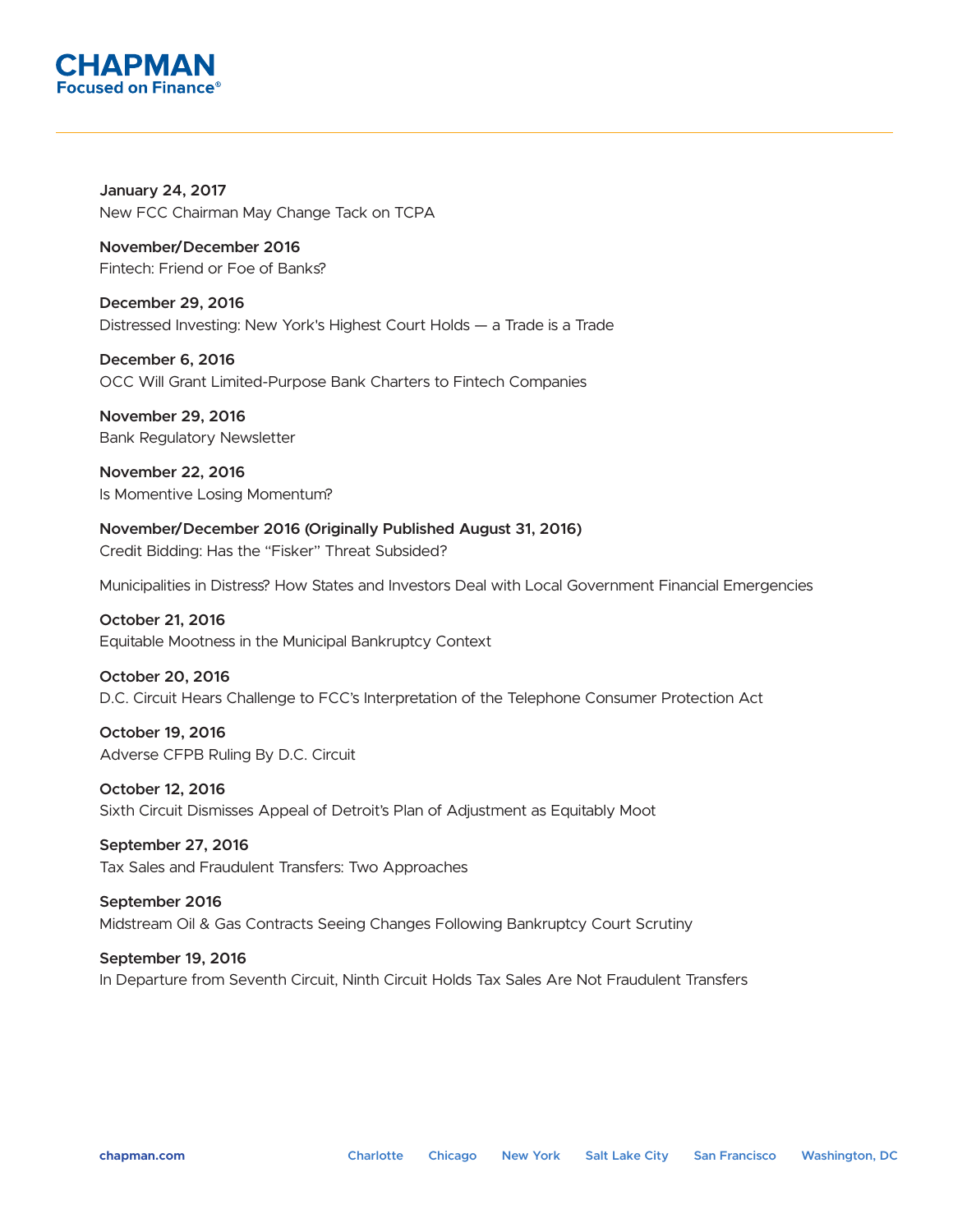

**August 8, 2016** Environmental Lender Liability Protection

# **August 3, 2016** MSRB Decides Not to Pursue Proposal to Require Municipal Advisors to Disclose Bank Loans, but the Discussion Surrounding Bank Loan Disclosure is Far from Over

# **Spring/Summer 2016 (Originally Published April 7, 2016)**

The Federal Reserve Issues Final Rule Including Certain Municipal Obligations as HQLA

**July 25, 2016 (Originally Published July 22, 2016)** New Maryland Court Decision: Potential Impact on Consumer Marketplace Lenders

#### **June 30, 2016**

Congress Approves Measures to Return Puerto Rico to Financial Stability

#### **June 2016**

Leveraged Lending Guidelines, New Debt Structures and Pitfalls in Bankruptcy

#### **June 27, 2016**

Make-Whole Update: Delaware Bankruptcy Court Rules Intercreditor Agreement Does Not Permit First Lien Noteholders to Demand Payment of Previously Disallowed Make‑Whole from Junior Noteholders

# **June 23, 2016 (Originally Published May 31, 2016)**

Red Or Black? Difficult Decisions Ahead for Atlantic City

#### **June 15, 2016**

U.S. Supreme Court Rejects Puerto Rico's Attempt at State-Level Restructuring Regime

**May 2016**

Financing Public-Private Partnerships in the U.S. Private Placement Market

#### **May 31, 2016**

New Jersey Approves Atlantic City Stabilization Plan

#### **May 26, 2016**

Are You an Over-Secured Lender in Your Borrower's Bankruptcy? Beware: You May Still Not Be Entitled to Receive Post-Petition Interest

**May 25, 2016** Bank Regulatory Newsletter

# **May 25, 2016**

A Cautionary Tale for Over-Secured Creditors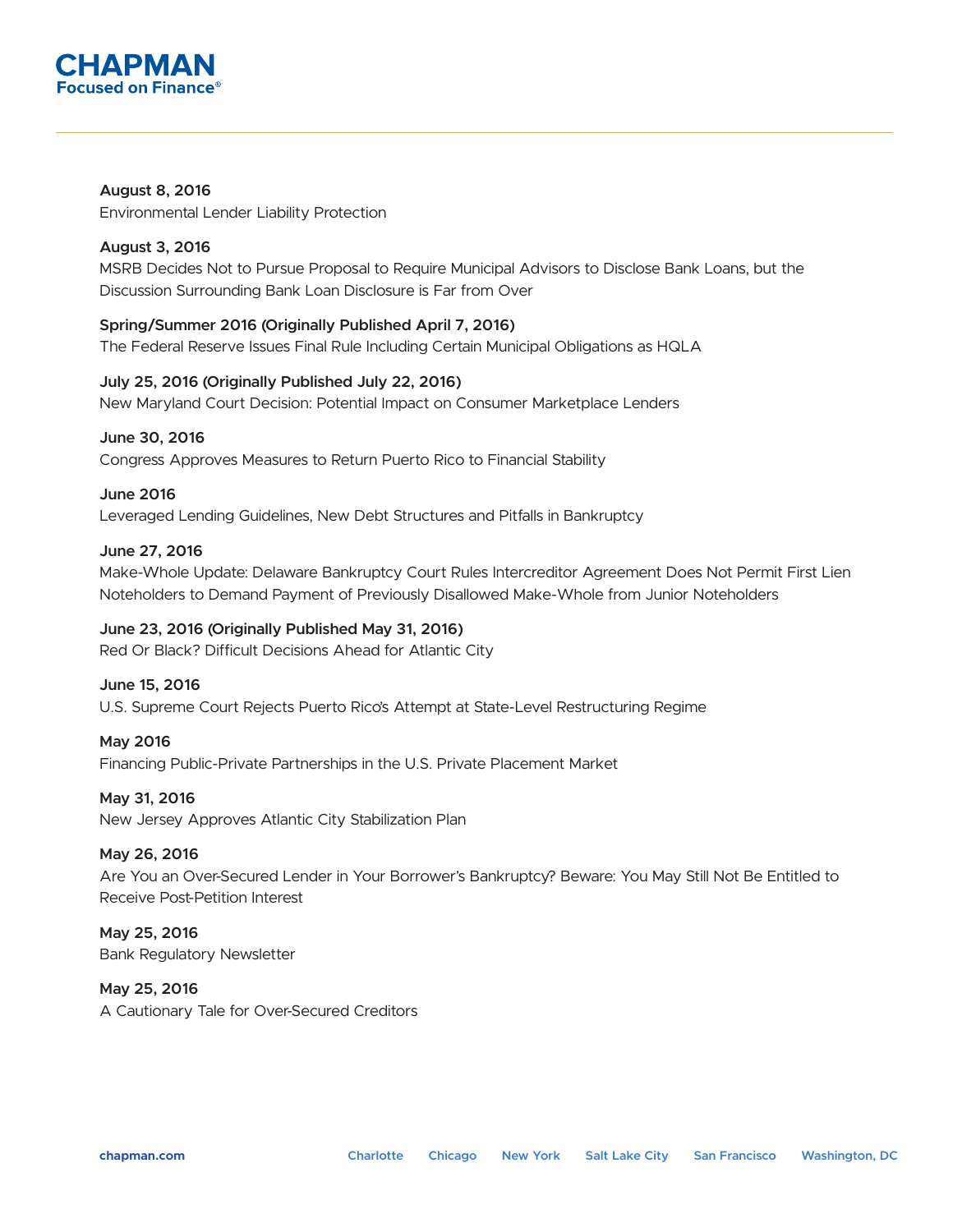

**May 24, 2016** Municipal Bankruptcy, Atlantic City and Other Games of Chance

# **May 20, 2016**

New Proposed Regulations Address Earnings Stripping and Debt-Equity Classification

# **May 16, 2016**

U.S. Treasury Department Issues White Paper on Marketplace Lending

# **May 3, 2016**

Potential Impact of Proposed Federal Reserve Single Counterparty Credit Limits on Municipal Obligation **Holders** 

# **May 2016 (Originally Published February 3, 2016)**

FDIC Emphasizes Corporate Leadership to Address the Key Risk Management Issues Raised by Cybersecurity and Marketplace Lending

**April 19, 2016** Bank Regulatory Newsletter

**March 30, 2016** Illinois Supreme Court Invalidates Chicago Pension Reform Law

# **March 24, 2016**

The Aftermath of EMC and Caesars: Trust Indenture Act Claims Brought by Objecting Bondholders

**March 23, 2016** Bank Regulatory Newsletter

**March 21, 2016** Supreme Court Asks for Government View on Madden Appeal

**March 10, 2016** CFPB Turns Its Spotlight on Marketplace Lenders

# **February 29, 2016**

Make-Whole Update: Delaware District Court Follows New York's Lead in Disallowing Make-Whole Premium in Bankruptcy — Dispute Moves to Third Circuit

**February 19, 2016** Bank Regulatory Newsletter

**February 18, 2016** A Sui Generis Approach to 'Insider' Status in Bankruptcy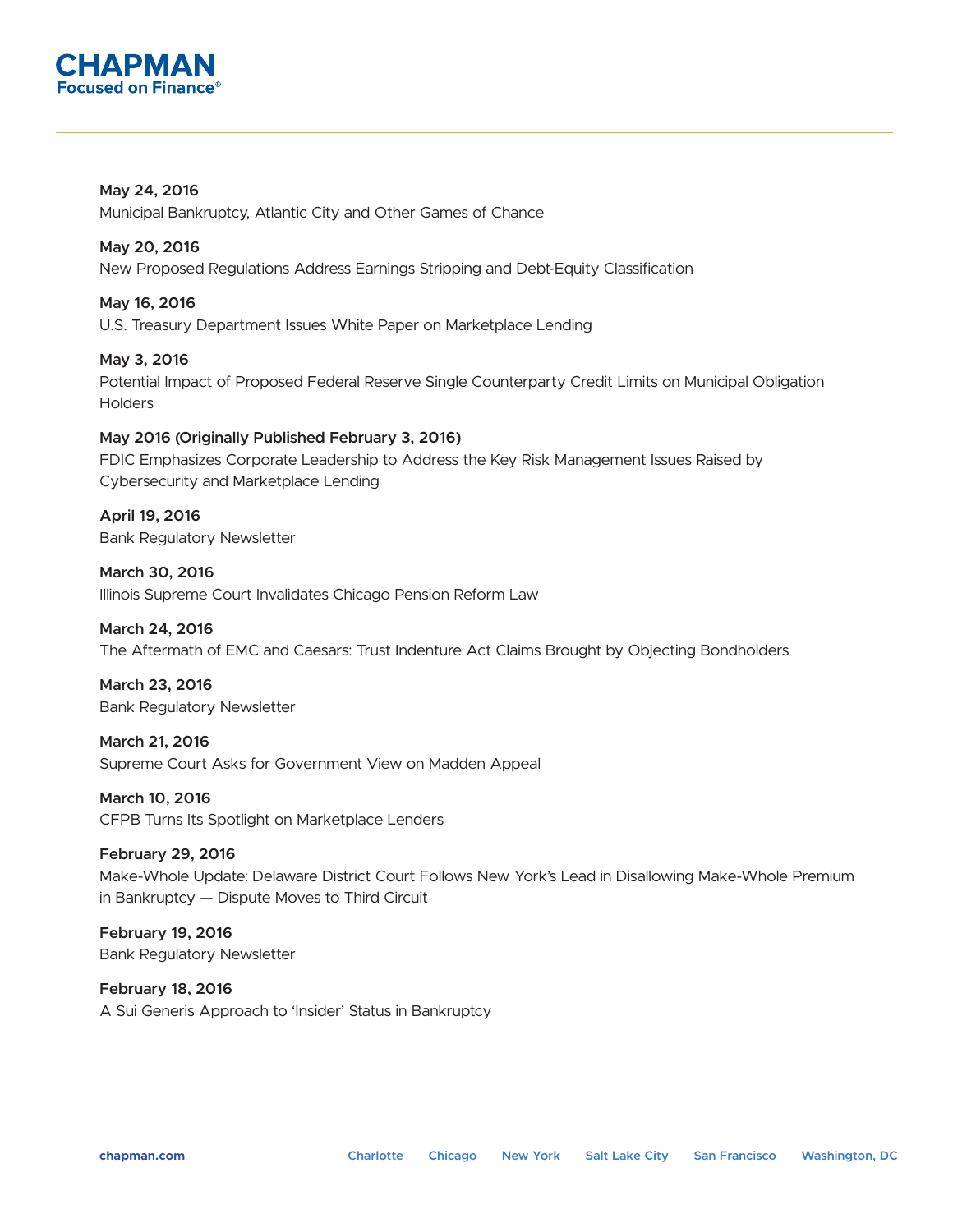

# **February 8, 2016 (Originally Published February 1, 2016)**

Pennsylvania Decision Highlights 'True Lender' Risks

# **February/March 2016 (Originally Published October 15, 2016)**

The LSTA Publishes Detailed Response to the ABI Commission's Proposed Bankruptcy Reforms

# **February 1, 2016**

New Federal Court Decision Applies the "True Lender" Doctrine to Internet-Based Payday Lender

**November 12, 2015** EFH Ruling Impairs Creditor Reliance on Indenture Trustees

**November 9, 2015** Maryland Court Decision Could Affect Consumer Marketplace Lenders

# **September 24, 2015**

So Long as It's Your Own Money — Third Circuit Allows Secured Creditors to Gift Value to Junior Creditors to Resolve Sale Objection Even When More Senior Creditors Receive Nothing

**September 23, 2015** Bank Regulatory Newsletter

# **September 2015 (Originally Published June 3, 2015)**

Federal Court Decision Creates Uncertainty for Non-Bank Loan Assignees and Certain Marketplace Lenders Regarding the Scope of Federal Preemption of State Usury Laws

# **September 2015 (Originally Published June 24, 2015)**

Judgment Creditors: How Building a Strong Record During Citation Proceedings Can Pay Dividends in **Bankruptcy** 

# **August 13, 2015**

Unitranche Facilities and the Jurisdiction of Bankruptcy Courts: RadioShack's Chapter 11 Leaves Questions Unanswered

**August 13, 2015** Second Circuit Declines to Rehear Madden Case

**July 30, 2015** The Precedential Value of Sagamore Partners

**July 29, 2015** Bank Regulatory Newsletter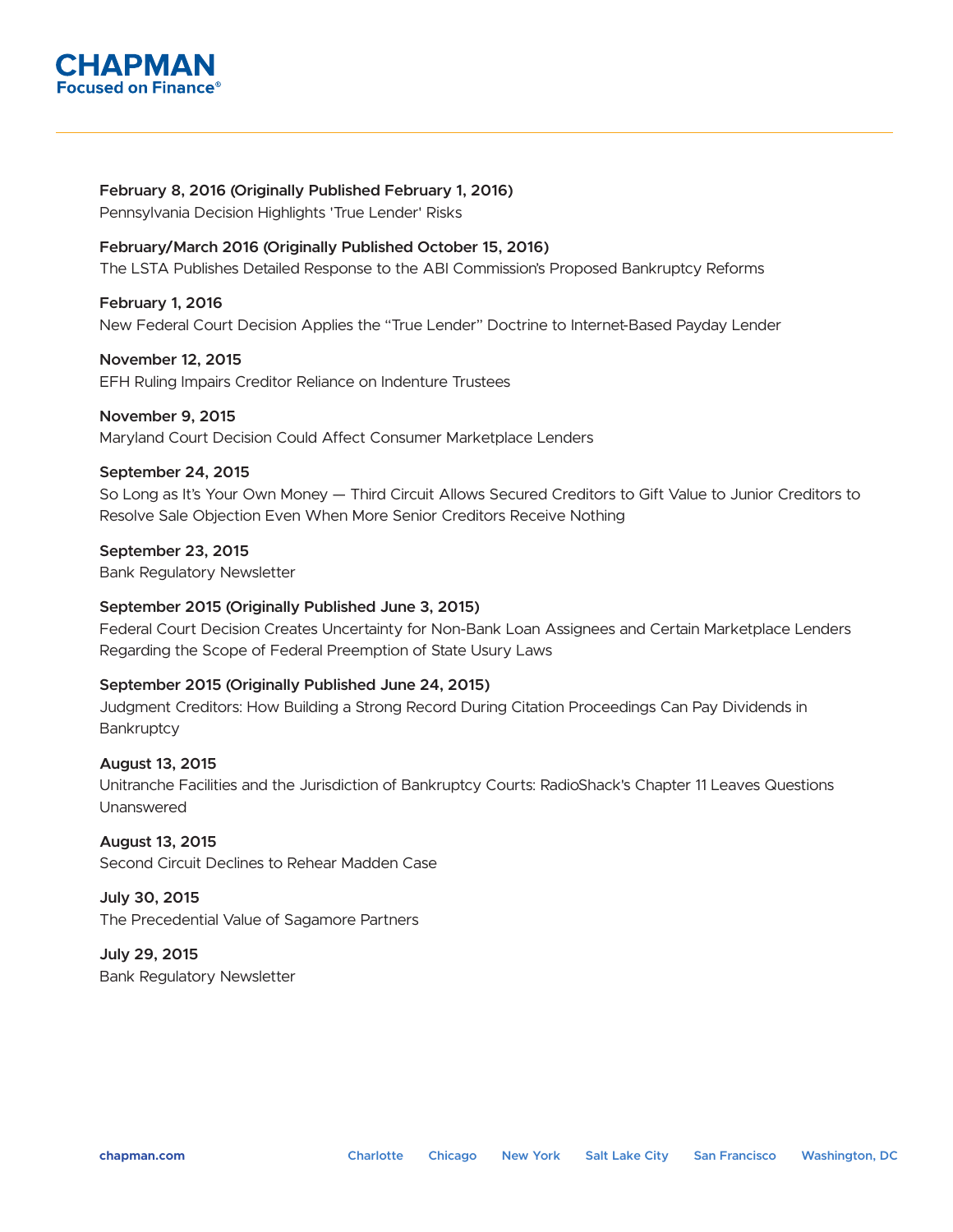

# **July 27, 2015**

Legislation Opens a New Chapter for Municipal GO Bondholders in California

# **July 23, 2015**

Another One Bites the Dust — Energy Future Decision Likely Precludes Future Arguments to Lift the Automatic Stay in the Make-Whole Context

# **July/August 2015**

S.D.N.Y Affirms MPM Silicones' "Prime Plus" Formula for Cramdown Interest Rates, Likely Harming Creditor Recoveries

# **July 14, 2015**

First Circuit Affirms Invalidity of Puerto Rico's Public Corporations Debt Enforcement and Recovery Act

# **July 10, 2015**

Treasury Releases Proposed Updates to U.S. Model Treaty

# **July 8, 2015**

Marblegate II and the "Tyranny of the Minority" – Another Weapon is Added to Bondholders' Arsenal to Disrupt Exchange Offers and Restructurings

# **July 6, 2015**

Bank Regulatory Newsletter

# **July 2, 2015**

Challenges Ahead for Chapter 11 Retained Professionals: The Implications of Baker Botts v. Asarco

# **June 16, 2015**

Change of Control Defaults: Healthways Case May Put Lenders' Protections in Doubt

# **June 15, 2015**

Can You Vote More Than Once? The Bankruptcy Code's Current "Numerosity" Standard Under 1126(c) and Possible Reform

# **June 3, 2015**

The Federal Reserve Proposes Including Certain Municipal Obligations as HQLA

# **June 2015**

The ABI Commission on Reform of Chapter 11 Final Report: What Secured Creditors Need to Understand

# **May 18, 2015**

S.D.N.Y. Affirms MPM Silicones' "Prime Plus" Formula for Cramdown Interest Rates, Likely Harming Creditor Recoveries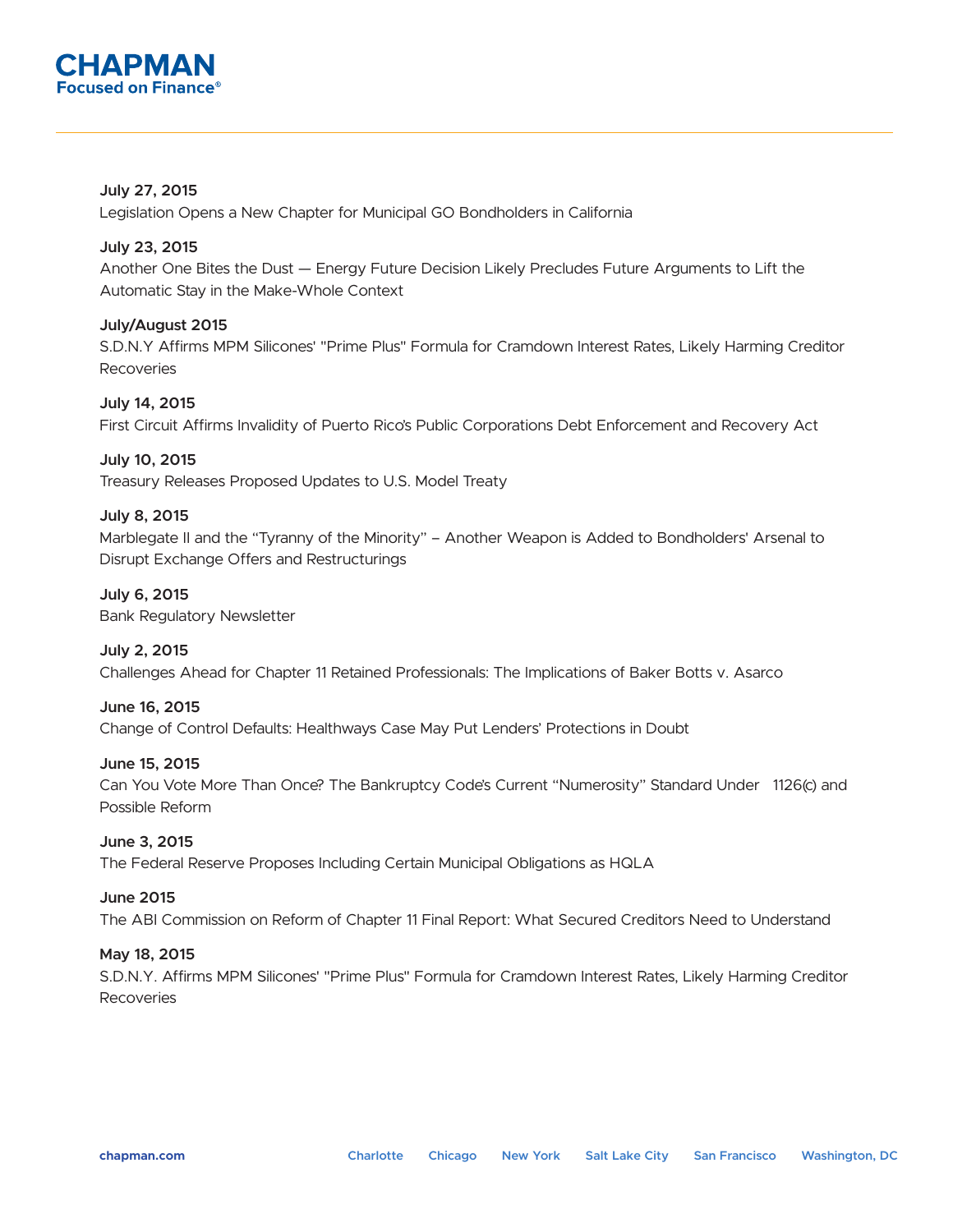

**May 12, 2015** It's Not All Bad: ABI Proposals That Could Benefit Secured Creditors

**May 8, 2015** Bank Regulatory Newsletter

**May 5, 2015** Does Your Intercreditor Agreement Properly Protect You? Common Mistakes and How to Fix Them — Lessons Learned From the MPM Silicones and RadioShack Cases

**March 25, 2015** To the Point!

**March 13, 2015** The Trust Indenture Act has Reemerged as a Powerful Tool for Objecting Bondholders Outside of **Bankruptcy** 

**February 19, 2015** If It Walks Like a Duck... In re Duckworth: Another Warning to Lenders to Take Care in Drafting Security **Documents** 

**February 10, 2015** Puerto Rico Recovery Act Ruling Reaffirms Creditor Expectations

**February 10, 2015** Fundamentals of Middle-Market Acquisition Financing

**February 6, 2015** MSRB Releases Bank Loan Disclosure Advisory

**February 6, 2015** Court Finds Mistaken Filing Terminates Security Interest Securing \$1.5 Billion Loan

**February 2, 2015** Your Blanket (Lien) May Have Holes: Proposed Amendments May Further Erode Secured Lenders' Rights

**January 27, 2015** Can Bankruptcy Sales Be Free and Clear of Unknown Future Claims?

**January 15, 2015** Twin Daggers: Proposed 363(x) Amendments and Revisions to Adequate Protection Provisions Would Significantly Erode Secured Creditors' Recoveries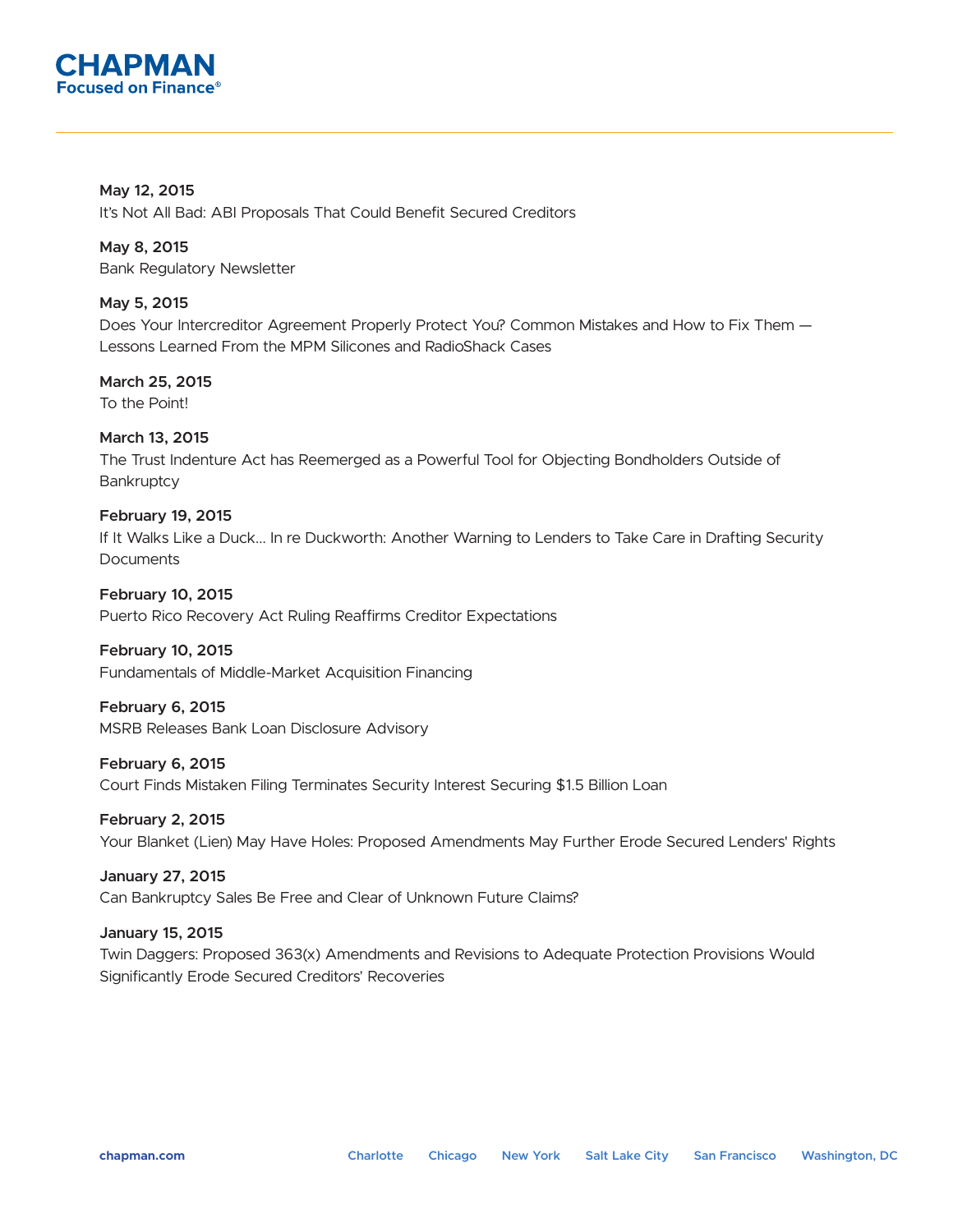

**January 13, 2015** To the Point!

**January 5, 2015** Redemption Option Value: Broad Implications for Secured Lenders

**January 2015** I'm a Secured Creditor so I'm Entitled to Default Interest, Right?

**December 23, 2014** If It Walks Like a Duck…In Re Duckworth: Another Warning to Lenders to Take Care in Drafting Security Documents

**December 17, 2014** The ABI Commission on Reform of Chapter 11 Issues Final Report: What Secured Creditors Need to Understand

**December 16, 2014** Bank Use of Social Media Data: Compliance Issues

**December 10, 2014** Prepaid Card Proposed Rule: How Does It Apply to Your Card Programs?

**November 20, 2014** IRS Proposes Removal of 36-Month Rule for Reporting Cancellation of Debt

**November 13, 2014** Summary of CFPB Proposed Rule for Prepaid Products

**November 12, 2014** To the Point!

**November 5, 2014** To the Point!

**November 5, 2014** Delaware Supreme Court Rules that a Mistaken Filing Can Terminate Security Interest

**October 2014** 2014 Creditors' Rights: Implications of a Changing Landscape for Secured Creditors

**October 9, 2014** To the Point!